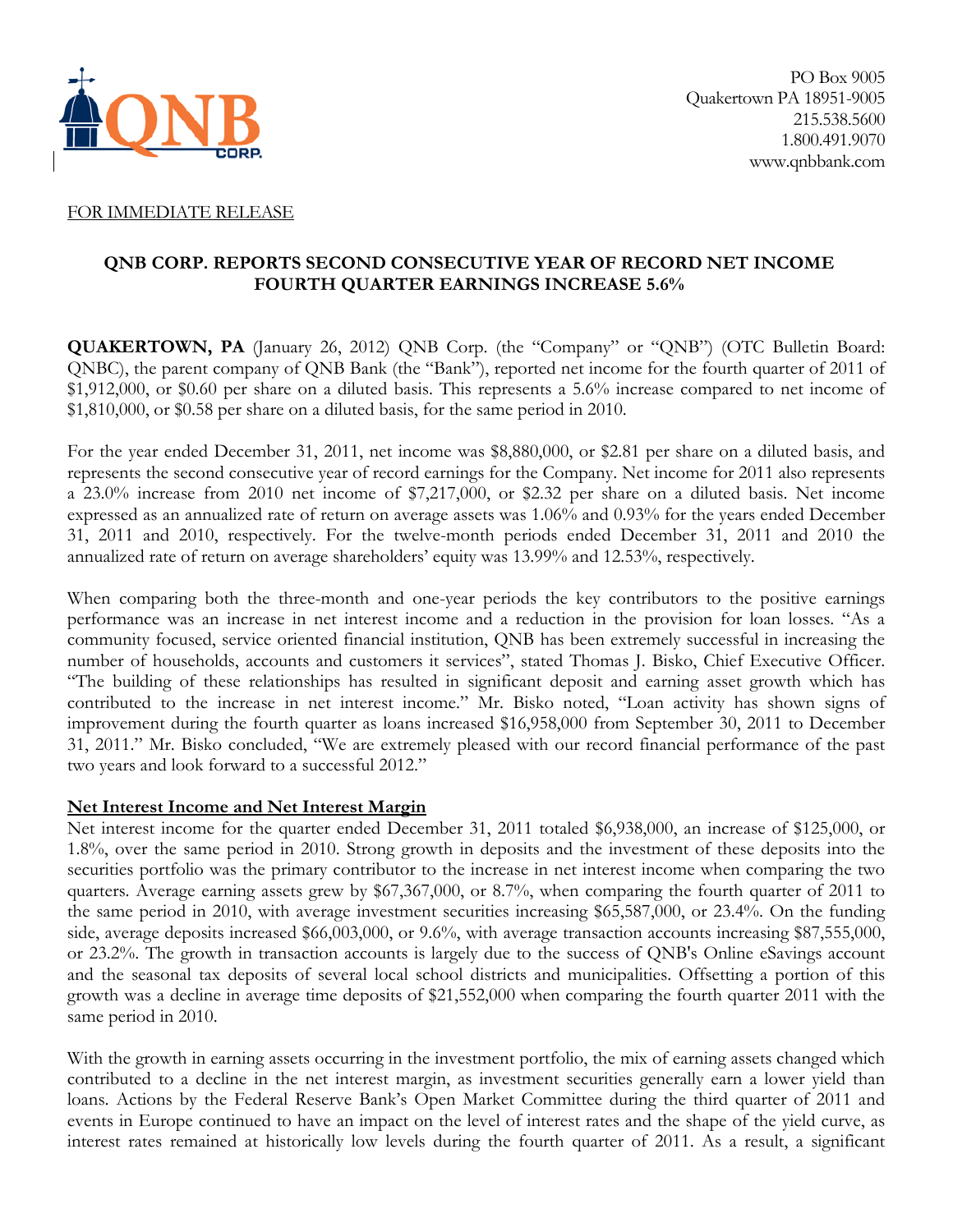#### Page 2 of 6

amount of higher yielding bonds with call features were called and prepayments on mortgage-related securities increased, with these proceeds being reinvested in lower yielding investment securities. The net interest margin for the fourth quarter of 2011 was 3.53% compared to 3.75% for the fourth quarter of 2010 and 3.63% for the third quarter of 2011.

The average rate earned on earning assets declined 54 basis points from 4.97% for the fourth quarter of 2010 to 4.43% for the fourth quarter of 2011. The yield on earning assets was 4.59% for the third quarter of 2011. When comparing the change in the yield on earning assets between the two fourth quarter periods, loans and investment securities declined from 5.86% and 3.79%, respectively, for the fourth quarter of 2010 to 5.47% and 3.21%, respectively, for the fourth quarter of 2011, a decline of 39 basis points and 58 basis points, respectively.

In comparison, the cost of interest-bearing liabilities declined 35 basis points from 1.38% to 1.03% over the same time periods. The interest rate paid on interest-bearing deposits declined by 35 basis points to 0.94% for the fourth quarter of 2011 compared to the fourth quarter of 2010. The cost of interest-bearing deposits was 1.09% for the third quarter of 2011. The decline in the rate paid on deposits largely resulted from the repricing of time deposits, interest-bearing transaction accounts and money market accounts at lower market rates. Lowercost time deposits was the greatest contributor with the average rate paid on time deposits declining 48 basis points from 1.94% for the fourth quarter of 2010 to 1.46% for the fourth quarter of 2011.

For the year ended December 31, 2011 net interest income was \$28,126,000, an increase of \$2,213,000, or 8.5%, over the \$25,913,000 reported for 2010. Growth in deposits and earnings assets contributed to the improvement in net interest income when comparing the two years as the net interest margin was 3.72% for both periods. For the twelve-month period average earning assets increased by \$65,321,000, or 8.7%, with average loans increasing \$10,058,000, or 2.2%, and average investment securities increasing \$55,357,000, or 21.0%. Over this same period average funding sources increased \$58,819,000, or 8.2%, with average total deposits increasing \$62,444,000, or 9.4%.

When comparing the twelve-month periods ended December 31, 2010 and 2011, the average rate earned on earning assets declined 39 basis points from 5.10% to 4.71%, respectively, with the yield on loans and investment securities declining by 18 basis points and 55 basis points, respectively. In comparison, the interest rate paid on total average interest-bearing liabilities declined 42 basis points from 1.56% for 2010 to 1.14% for the 2011 with the average rate paid on interest-bearing deposits declining 43 basis points from 1.47% to 1.04% over the same period. When comparing the two years the average rate paid on time deposits declined 55 basis points from 2.12% for 2010 to 1.57% for 2011. The decline in the yield on earning assets as well as in the cost of deposits reflects the impact of a long period of historically low interest rates.

### **Asset Quality, Provision for Loan Loss and Allowance for Loan Loss**

QNB closely monitors the quality of its loan portfolio and as a result of increases in non-performing and classified loans, higher than normal levels of charge-offs and concerns about the slow economic recovery, continues to record significant provisions for loan losses to reflect these conditions.

Total non-performing assets were \$24,145,000 at December 31, 2011 compared with \$24,718,000 as of September 30, 2011 and \$11,634,000 as of December 31, 2010. Included in this classification are non-performing loans, other real estate owned (OREO) and repossessed assets, and non-performing pooled trust preferred securities. Total non-performing loans, which represent loans on non-accrual status, loans past due more than 90 days and still accruing interest and restructured loans were \$21,390,000, or 4.36% of total loans, at December 31, 2011 compared with \$21,956,000, or 4.64% of total loans, at September 30, 2011 and \$9,872,000, or 2.05% of total loans, at December 31, 2010. The increase in non-performing assets during 2011 is primarily the result of several large commercial loan relationships that had signs of financial difficulty and tight collateral values. These loans were placed on non-accrual status because it is possible that all principal and interest payments will not be received as expected. Loans on non-accrual status were \$18,597,000 at December 31, 2011 compared with \$19,219,000 at September 30, 2011 and \$7,183,000 at December 31, 2010. In cases where there is a collateral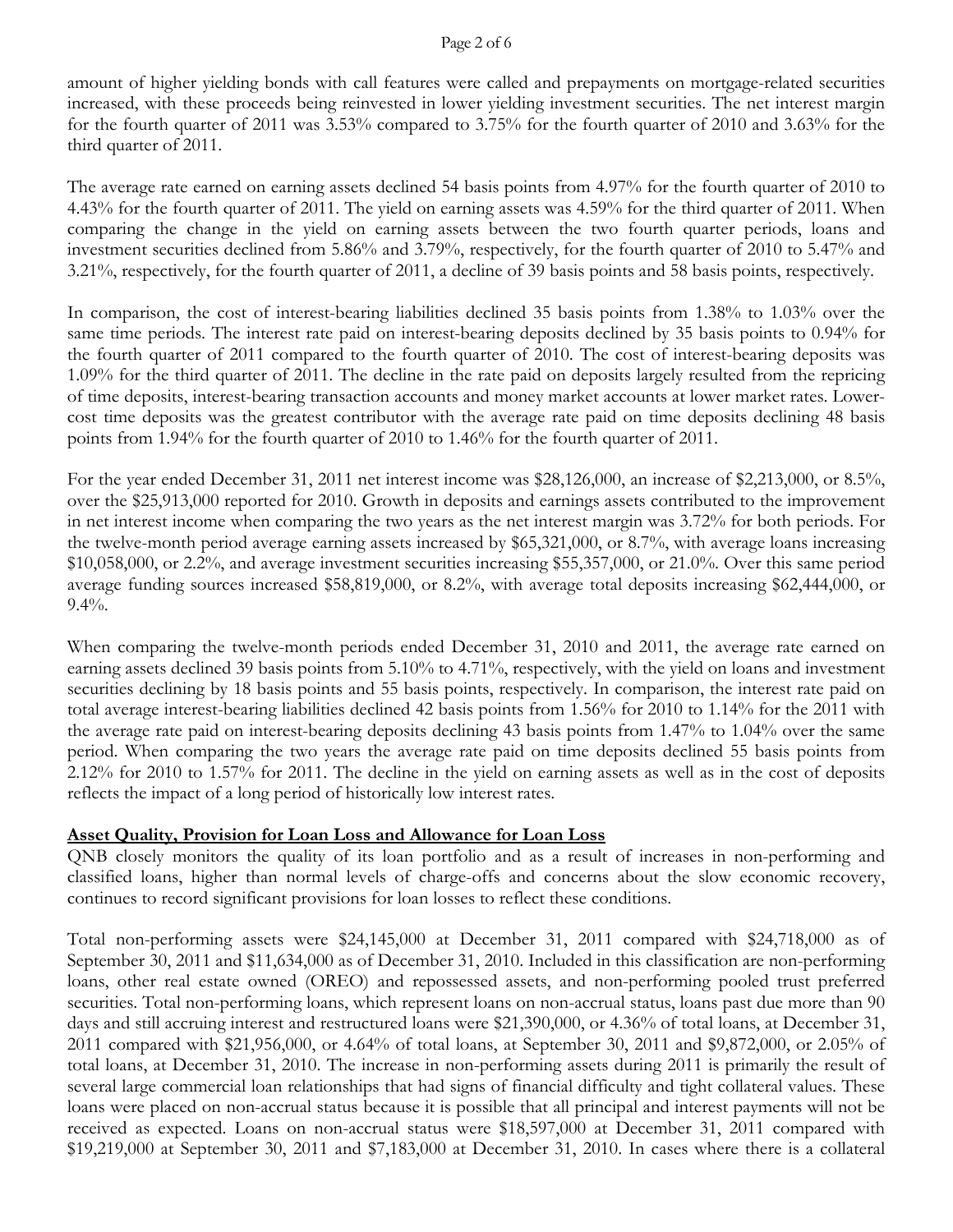#### Page 3 of 6

shortfall on non-accrual loans, specific impairment reserves have been established based on updated collateral values even if the borrower continues to pay in accordance with the terms of the agreement. Of the total amount of non-accrual loans at December 31, 2011, \$13,242,000 are current or past due less than 30 days at December 31, 2011.

QNB had OREO and other repossessed assets of \$826,000 as of December 31, 2011 compared with \$884,000 at September 30, 2011 and \$90,000 at December 31, 2010. Non-performing pooled trust preferred securities are carried at fair value which was \$1,929,000, \$1,878,000 and \$1,672,000 at December 31, 2011, September 30, 2011, and December 31, 2010, respectively. Total delinquent loans that are thirty days or more past due represented 1.81% of total loans at December 31, 2011 compared with 1.90% of total loans at September 30, 2011 and 2.82% of total loans at December 31, 2010.

QNB recorded a provision for loan losses of \$950,000 in the fourth quarter of 2011 compared to \$650,000 in the third quarter of 2011 and \$1,200,000 in the fourth quarter of 2010. For the years ended December 31, 2011 and 2010 the provision for loan losses was \$2,700,000 and \$3,800,000, respectively. Net loan charge-offs were \$576,000 for the fourth quarter of 2011, or 0.48% annualized of total average loans, compared with \$633,000 for the third quarter of 2011, or 0.53% annualized of total average loans, and \$377,000 for the fourth quarter of 2010, or 0.32% annualized of total average loans. Of the \$1,209,000 of total loans charged-off in the third and fourth quarters of 2011, \$877,000 relates to one company whose business is closely related to construction. For the twelve-month periods ended December 31, 2011 and 2010 net loan charge-offs were \$2,414,000, or 0.51% annualized, and \$1,062,000, or 0.23% annualized, respectively.

QNB's allowance for loan losses of \$9,241,000 represents 1.88% of total loans at December 31, 2011 compared to an allowance for loan losses of \$8,955,000, or 1.86% of total loans at December 31, 2010.

## **Non-Interest Income**

Total non-interest income was \$1,134,000 for the fourth quarter of 2011, a decrease of \$42,000 compared with the same period in 2010. Negatively impacting the fourth quarter of 2011 was a \$38,000 valuation allowance recorded against the value of a property held in other real estate owned at year end. Net gains on the sale of loans declined \$25,000 to \$171,000 for the fourth quarter of 2011 as the profit per loan sold decreased. Service charges on deposit accounts, primarily overdraft income, declined \$17,000, or 4.6%, and income on bank-owned life insurance declined \$13,000, or 11.3%. Partially offsetting these declines in non-interest income were increases in ATM and debit card income of \$30,000, or 9.2%, and merchant income of \$19,000, or 26.0%, when comparing the three-month periods. The increase in ATM and debit card income reflects increased usage while the increase in merchant income reflects both an increase in volume with existing customers as well as the continued growth in the number of merchants serviced.

Total non-interest income for the twelve-month periods ended December 31, 2011 and 2010 was \$4,226,000 and \$4,339,000, respectively. Net losses on investment securities for 2011 were \$51,000 compared to net losses of \$1,000 during 2010. The net loss for 2011 was comprised of other-than-temporary impairment (OTTI) charges of \$97,000 which were partially offset by net gains on the sales of securities of \$46,000. This compares to OTTI charges of \$310,000 and net gains on the sales of securities of \$309,000 in 2010.

Fees for services to customers declined \$183,000 when comparing the year ended December 31, 2011 to 2010. The decrease in fees for services to customers was primarily caused by lower overdraft charges as a result of the implementation of new rules under Regulation E. Net gains on the sale of loans declined \$142,000 to \$352,000 for 2011. The decline in gains on the sale of residential mortgage loans is a result of slightly less residential mortgage activity during 2011 and a smaller profit per loan on those sold. Partially offsetting these decreases was an increase of \$181,000 in ATM and debit card income which reflects the growth in these transactions during 2011. When comparing the two years, merchant income increased \$43,000 and income on bank-owned life insurance increased \$58,000 for the year ended December 31, 2011. The increase in bank-owned life insurance income is related to the death benefit on a life insurance policy in which the Bank was the beneficiary.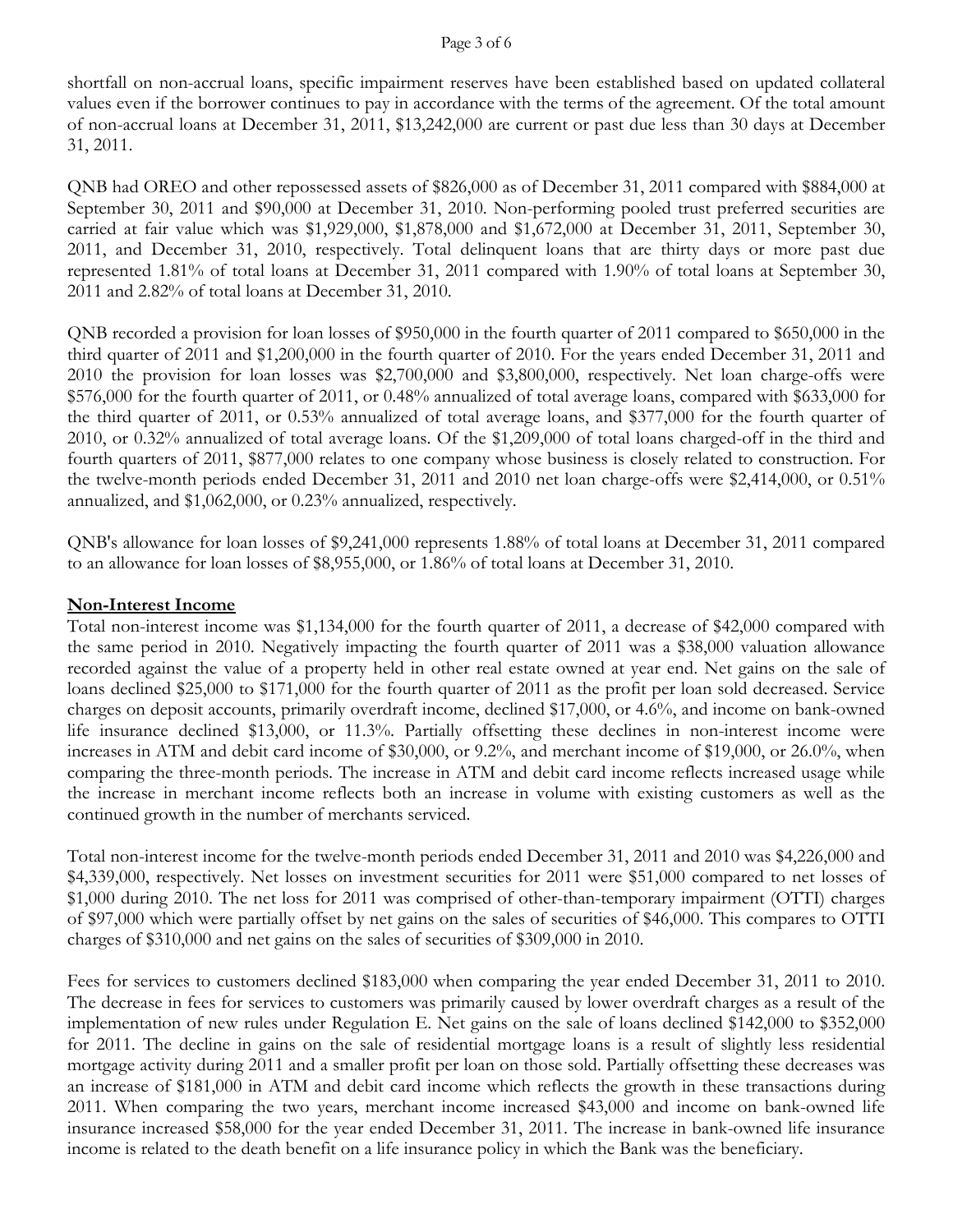## **Non-Interest Expense**

Total non-interest expense was \$4,778,000 for the fourth quarter of 2011, an increase of \$214,000, or 4.7%, compared to \$4,564,000 for the fourth quarter of 2010. Salaries and employee benefits expense increased \$257,000, or 11.2%, when comparing the two quarters. Included in salary and benefit expense for the fourth quarter of 2011 is an accrual of \$163,000 for incentive compensation compared to an accrual of \$102,000 for the fourth quarter of 2010. The remaining increase is primarily a result of filling the Chief Compliance Officer, the Chief Information/Technology Officer and a senior commercial lending position along with normal merit increases. Medical and dental premiums and claims increased \$29,000, or 20.1%, when comparing the two quarters. Also contributing to the increase in non-interest expense was a \$47,000 increase in third party services, primarily costs associated with the conversion to a new online and mobile banking system introduced in the third quarter of 2011 and outsourcing of email services to a third party provider. Partially offsetting these higher costs were reductions in marketing expense of \$32,000 and FDIC insurance expense of \$60,000. The decrease in marketing was primarily related to donations; 2010 included several large donations and community event sponsorships. The decrease in FDIC premium expense was a result of a reduction in the rate charged and a change in the method of calculating the basis of the premium.

Total non-interest expense was \$18,296,000 for the year ended December 31, 2011. This represents an increase of \$895,000, or 5.1%, from the same period in 2010. Higher salary and benefits expense contributed \$861,000 of the increase with the accrual for incentive compensation accounting for \$347,000 of the total increase in salary and benefits expense. Filling the Chief Operating Officer position, in addition to the other positions noted above, also impacted the twelve month salary and benefit expense comparison. Included in 2010 salary expense was severance related expenses of \$130,000 for two former officers of the Bank. Also contributing to the increase in total non-interest expense is a \$106,000 increase in furniture and equipment expense. The increase in this category is primarily related to an increase in equipment maintenance costs including those related to HVAC, printers and copiers and our core processing system. Third party services costs increased \$151,000, or 13.5%, when comparing the twelve-month periods with the online and mobile banking and email services, as noted above, accounting for most of the increase. Partially offsetting these increases was a \$260,000 reduction in FDIC insurance premiums as noted above.

### **About the Company**

QNB Corp. is the holding company for QNB Bank, which is headquartered in Quakertown, Pennsylvania. QNB Bank currently operates nine branches in Bucks, Montgomery and Lehigh Counties and offers commercial and retail banking services in the communities it serves. In addition, the Company provides retail brokerage services through Raymond James Financial Services, Inc. and title insurance as a member of Laurel Abstract Company LLC. More information about QNB Corp. and QNB Bank is available at www.qnbbank.com.

#### **Forward Looking Statement**

This press release may contain forward-looking statements as defined in the Private Securities Litigation Act of 1995. Actual results and trends could differ materially from those set forth in such statements due to various factors. Such factors include the possibility that increased demand or prices for the Company's financial services and products may not occur, changing economic and competitive conditions, technological developments, and other risks and uncertainties, including those detailed in the Company's filings with the Securities and Exchange Commission, including "Item lA. Risk Factors," set forth in the Company's Annual Report on Form 10-K for the fiscal year ended December 31, 2010. You should not place undue reliance on any forward-looking statements. These statements speak only as of the date of this press release, even if subsequently made available by the Company on its website or otherwise. The Company undertakes no obligation to update or revise these statements to reflect events or circumstances occurring after the date of this press release.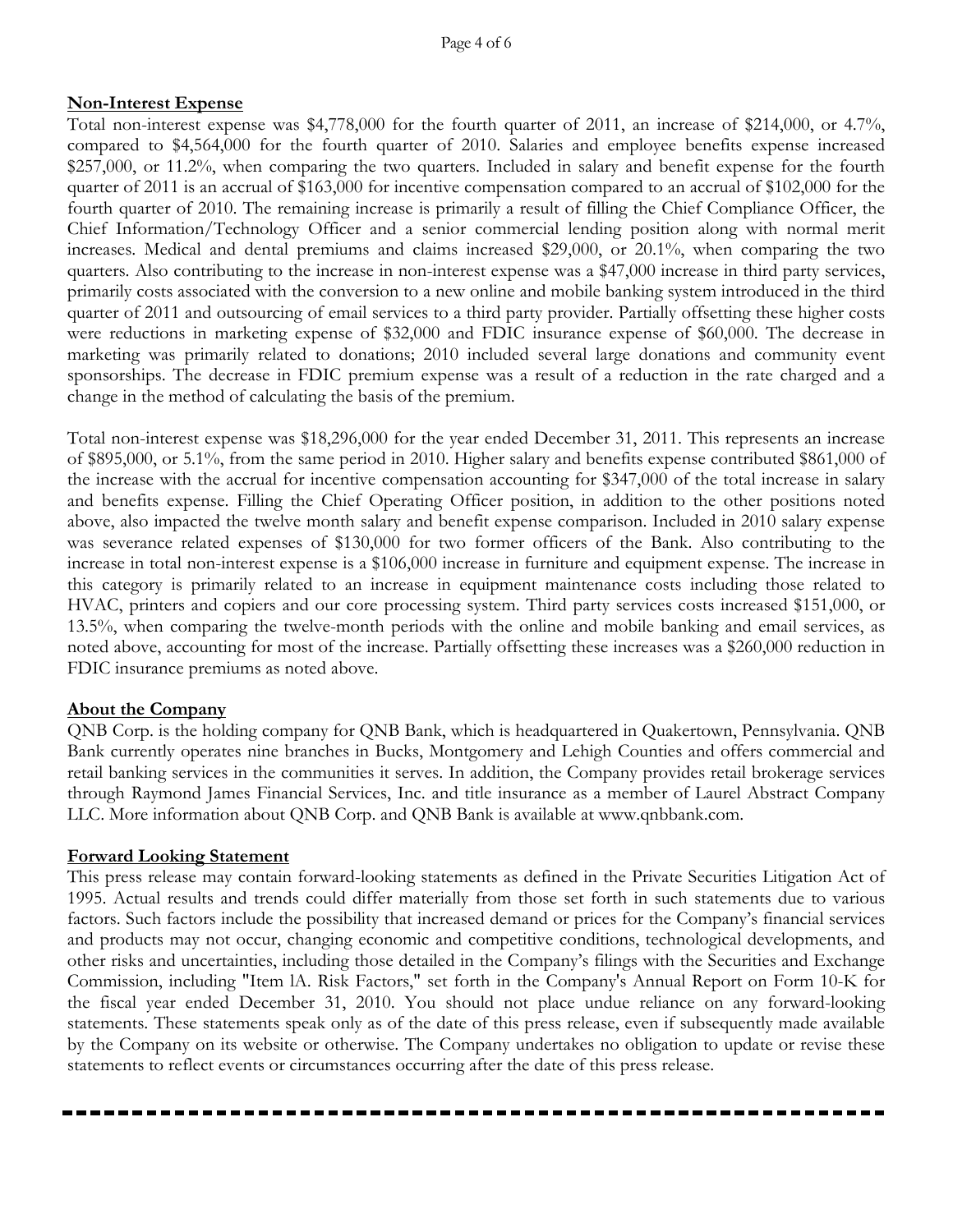# Page 5 of 6

# **QNB Corp. Consolidated Selected Financial Data (unaudited)**

# **(Dollars in thousands)**

| <b>Balance Sheet (Period End)</b>                 | 12/31/11      | 9/30/11       | 6/30/11       | 3/31/11       | 12/31/10      |  |  |  |
|---------------------------------------------------|---------------|---------------|---------------|---------------|---------------|--|--|--|
| Assets                                            | 868,804<br>\$ | 875,211<br>\$ | \$<br>839,280 | \$<br>819,445 | \$<br>809,260 |  |  |  |
| Investment securities (AFS & HTM)                 | 349,418       | 352,251       | 327,936       | 296,312       | 293,231       |  |  |  |
| Loans receivable                                  | 489,936       | 472,978       | 475,710       | 478,394       | 482,182       |  |  |  |
| Allowance for loan losses                         | (9,241)       | (8, 867)      | (8, 850)      | (9,192)       | (8,955)       |  |  |  |
| Net loans                                         | 480,695       | 464,111       | 466,860       | 469,202       | 473,227       |  |  |  |
| Deposits                                          | 750,712       | 757,140       | 719,681       | 707,406       | 694,977       |  |  |  |
| Demand, non-interest bearing                      | 66,850        | 63,674        | 65,542        | 61,881        | 55,377        |  |  |  |
| Interest-bearing demand, money market and savings | 398,838       | 401,233       | 360,150       | 353,844       | 329,368       |  |  |  |
| Time                                              | 285,024       | 292,233       | 293,989       | 291,681       | 310,232       |  |  |  |
| Short-term borrowings                             | 24,021        | 25,806        | 30,553        | 26,033        | 29,786        |  |  |  |
| Long-term debt                                    | 20,299        | 20,301        | 20,303        | 20,306        | 20,308        |  |  |  |
| Shareholders' equity                              | 70,841        | 69,445        | 66,194        | 62,683        | 61,090        |  |  |  |
| <b>Asset Quality Data (Period End)</b>            |               |               |               |               |               |  |  |  |
| Non-accrual loans                                 | \$<br>18,597  | \$<br>19,219  | \$<br>9,455   | \$<br>10,589  | \$<br>7,183   |  |  |  |
| Loans past due 90 days or more and still accruing | 380           | 87            | 10            | 12            | 268           |  |  |  |
| Restructured loans                                | 2,413         | 2,650         | 2,417         | 2,387         | 2,421         |  |  |  |
| Non-performing loans                              | 21,390        | 21,956        | 11,882        | 12,988        | 9,872         |  |  |  |
| Other real estate owned and repossessed assets    | 826           | 884           |               |               | 90            |  |  |  |
| Non-accrual pooled trust preferred securities     | 1,929         | 1,878         | 1,962         | 1,709         | 1,672         |  |  |  |
| Non-performing assets                             | 24,145<br>S   | 24,718<br>\$  | 13,844<br>\$  | \$<br>14,697  | \$<br>11,634  |  |  |  |
| Allowance for loan losses                         | \$<br>9,241   | \$<br>8,867   | \$<br>8,850   | \$<br>9,192   | \$<br>8,955   |  |  |  |
| Non-performing loans / Loans                      | 4.36%         | 4.64%         | 2.49%         | 2.71%         | 2.05%         |  |  |  |
| Non-performing assets / Assets                    | 2.78%         | 2.82%         | 1.65%         | 1.79%         | $1.44\%$      |  |  |  |
| Allowance for loan losses / Loans                 | 1.88%         | 1.87%         | 1.86%         | 1.92%         | 1.86%         |  |  |  |